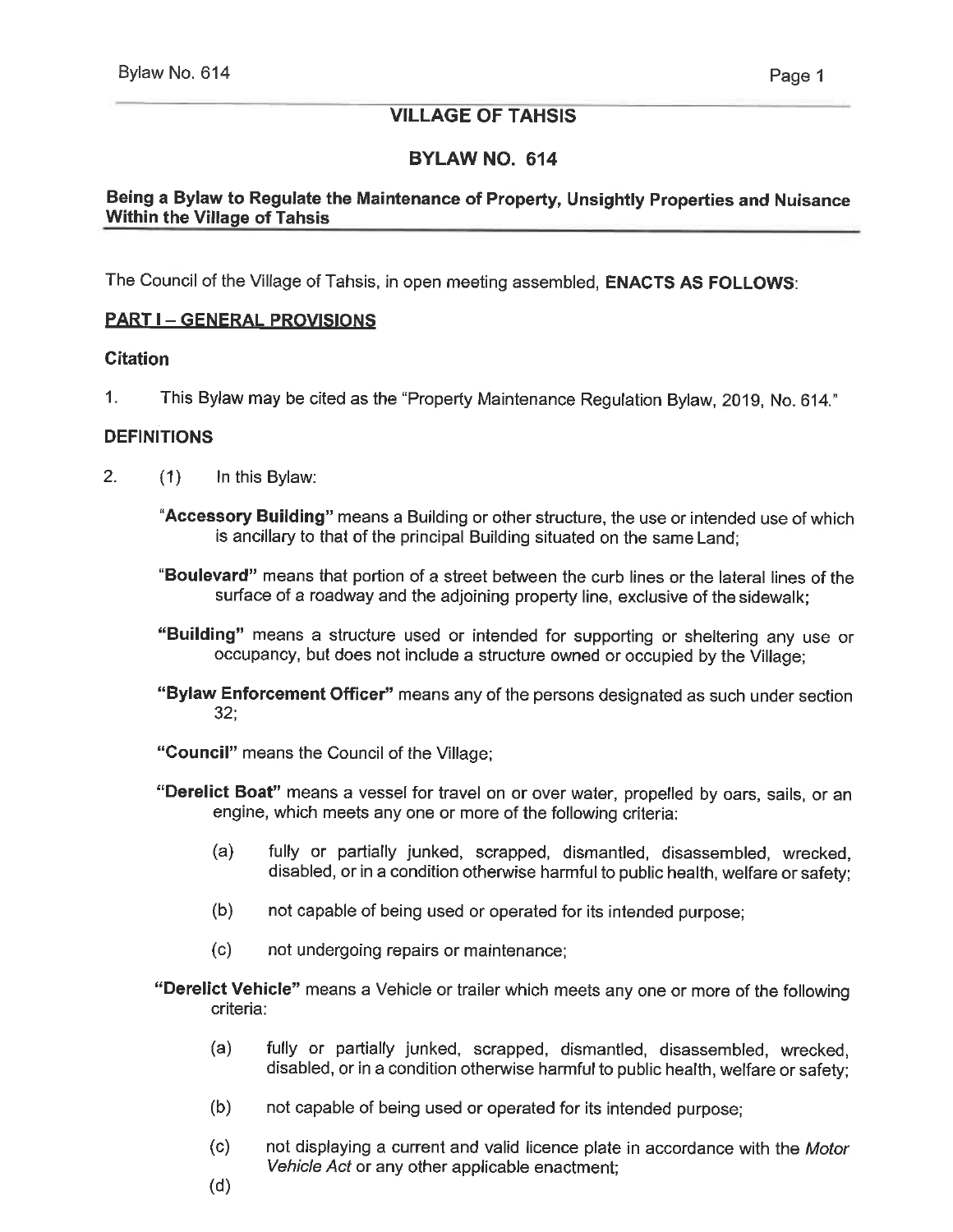- "Graffiti" means one or more letters, initials, symbols, marks, slogans, designs or drawings however made, on any sidewalk, fence, sign, wall, Building or any other structure or surface but does not include any of the following:
	- (a) marks made accidentally;
	- (b) a sign, public notice or traffic control mark authorized by the Director of Operations or his or her designate;
	- (c) a sign authorized pursuant to the Village's applicable bylaws regulating signs;
	- (d) a public notice authorized by a Village bylaw or by a provincial or federal enactment;
	- (e) a letter, symbol or mark authorized by the Owner or Occupier of the Land or Building on which the letter, symbol or mark appears;
- "Land" means any lot, parcel, block or other area in which land is held or into which it is subdivided, but does not include:
	- (a) Buildings or other improvements; or
	- (b) a Public Place;
- "Public Place" means any lot, parcel, block or other area of land under the care, management or jurisdiction of the Village, including Boulevards, sidewalks, parks and highways;

"Refuse" means any of the following:

- (a) rubbish;
- (b) trash;
- (c) garbage;
- (d) litter;
- (e) debris;
- (f) rubble;
- (g) demolition waste;
- (h) discarded or disused objects, materials or items;
- $(i)$  junk;
- (j) filth;
- (k) unused or dismantled aircraft, electronic devices, or machinery;
- (I) old, discarded or unused mechanical or metal parts;
- (m) glass or plastic bottles or objects;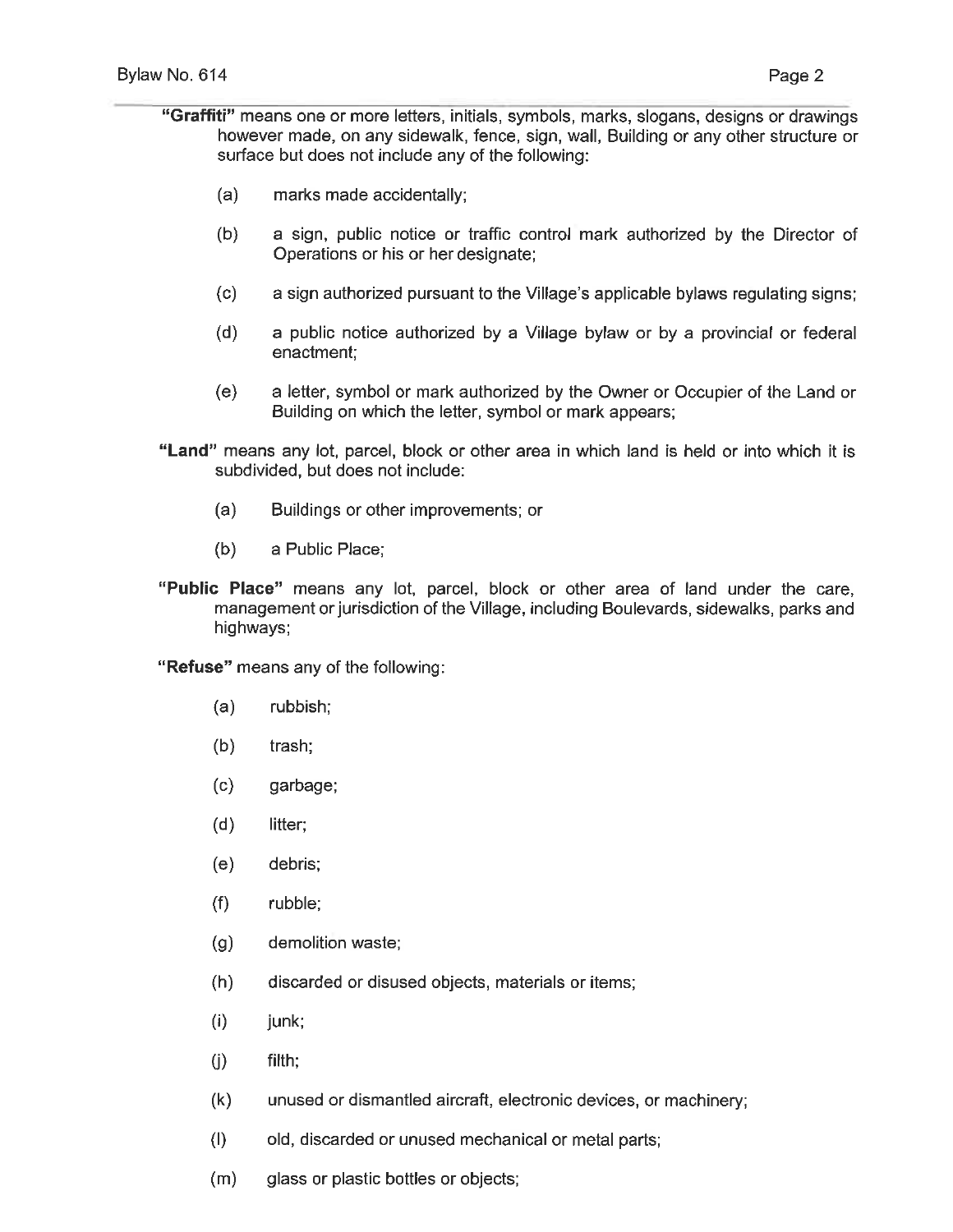(n) tin cans or other metal containers;

- (0) paper;
- (p) glass;
- (q) pipes;
- (r) dilapidated furniture;
- (s) inoperative appliances and other similar things;
- (t) unused wood or wood products, excluding seasoned untreated wood or manufactured products cut in lengths for use as fuel in solid fuel burning appliances;
- "Unsightly Property" includes Land with any one or more of the following characteristics or conditions to such an extent that as a whole the Land looks unkempt, unmaintained, dilapidated or in disrepair:
	- (a) the accumulation of Refuse, Graffiti, Derelict Vehicles or Derelict Boats;
	- (b) plants, bushes, hedges, shrubs, and trees that are decaying, dying or dead or are demonstrating uncontrolled growth;
	- (c) uncontained compost piles;
	- (d) unused landscaping materials;
	- (e) any Building, other structure, fence, or external surface, or part thereof, that contains holes, breaks, rot, or that is crumbling or cracking, or is covered with rust or peeling paint, or any other evidence of physical decay, neglect, excessive use, or lack of maintenance; or
	- (f) any other condition similar to those described in paragraphs (a) to (e), regardless of the condition of other properties in the neighbourhood in which the Land is located;
- "Vacant Building" means a Building that is not lawfully occupied or that is not lawfully being used for its approved purpose for a continuous period of 60 consecutive days;

"Vehicle" includes:

- (a) a vehicle as defined in the Motor Vehicle Act; and
- (b) snowmobiles, motorcycles, off-road side-by-side vehicles and all-terrain vehicles;

"Village" means the Village of Tahsis;

"Weeds" means

- (a) plants set out in the Schedule to the Spheres of Concurrent Jurisdiction  $-$ Environment and Wildlife Regulation made under the Community Charter,
- (b) any plant designated as a weed by regulation made under the Weed Control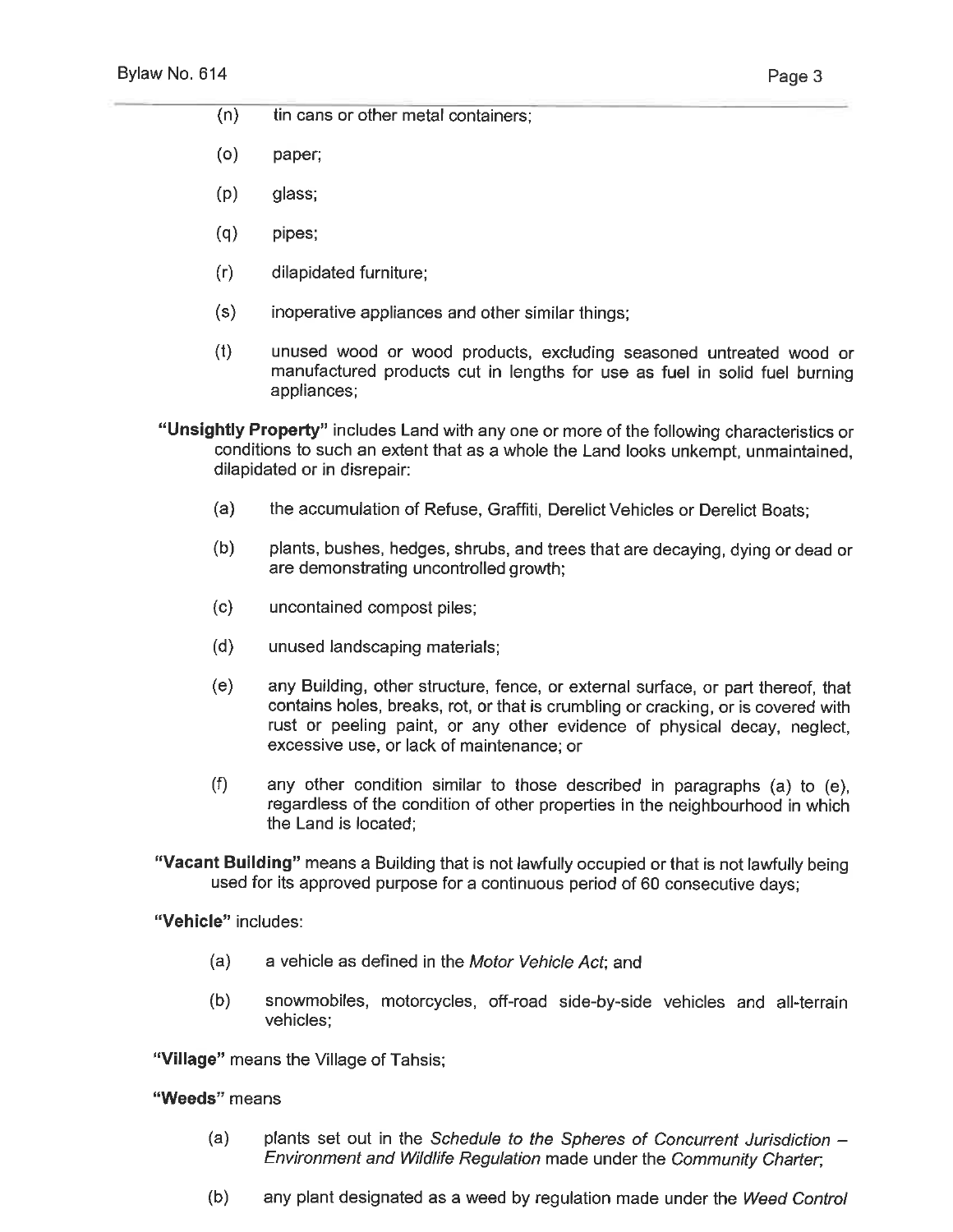Act; and

(c) other plants with similar properties which are likely to spread to or become a nuisance to other properties in the vicinity of the Land on which they are located;

"Zoning Bylaw" means the Village of Tahsis Zoning Bylaw, No.176, 1981.

(2) A word or term not defined in subsection (1) will, in this Bylaw, be given the meaning it has in the Community Charter or Local Government Act.

## APPLICATION

- 3. This Bylaw applies to all Land and Buildings within the Village and to Public Places to the extent provided for in sections 14, 15 and 30.
- 4. Every Owner of Land or a Building is responsible for maintaining the Land or Building, as applicable, in compliance with this Bylaw and for carrying out or causing to be carried out any work required under this Bylaw to bring such Land or Building into compliance with this Bylaw.
- 5. Every Occupier of Land or a Building must ensure the Land or Building, as applicable, is maintained in compliance with this Bylaw and the Occupier may, in addition to the Owner of the Land or Building, be held responsible for carrying out or causing to be carried out any work required under this Bylaw to bring such Land or Building into compliance with this Bylaw.

## **SEVERABILITY**

6. If any portion of this Bylaw is held to be invalid by a court of competent jurisdiction, the invalid portion may be severed and such invalidity will not affect the validity of the remaining portions of this Bylaw.

## INTERPRETATION

7. Where there is a reference in this Bylaw to an enactment of the Province of British Columbia, that reference will include a reference to any prior or subsequent enactment of the Province of British Columbia of like effect and, unless the context otherwise requires, all statutes referred to in this Bylaw are enactments of the Province of British Columbia.

## REPEAL

8. The following Bylaw is hereby repealed: "Property Maintenance Regulation Bylaw 573 - 2013".

## **PART II - STANDARDS FOR MAINTENANCE OF PROPERTY**

## UNSIGHTLINESS, UNSANITARY CONDITIONS AND GRAFFITI

- 9. (1) An Owner or Occupier must not cause or permit Refuse or other noxious, offensive or unwholesome objects, materials or items to collect or accumulate on or around the Land of that Owner or Occupier.
	- (2) An Owner or Occupier must not cause or permit the Land of the Owner or Occupier to become or remain an untidy or Unsightly Property.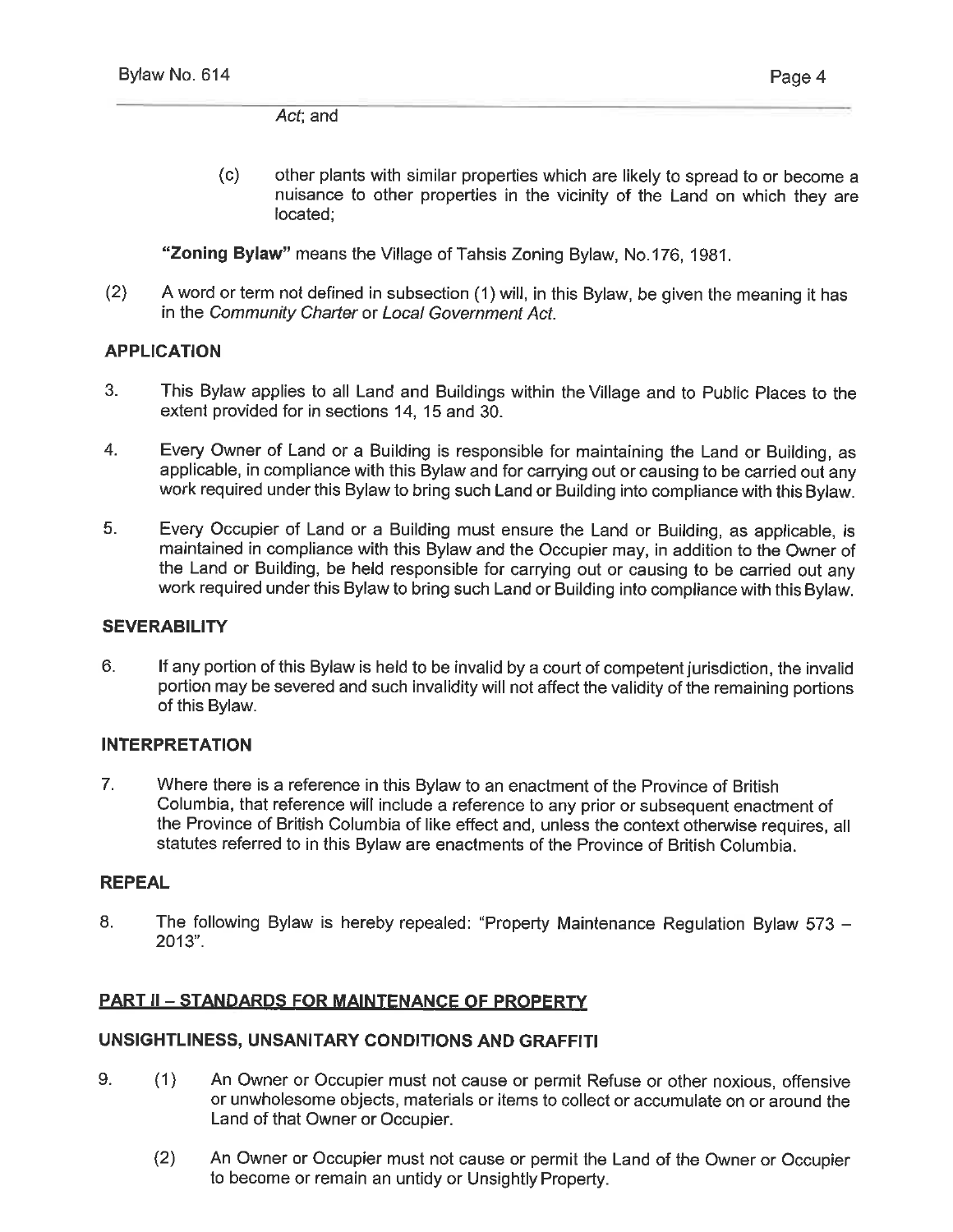- (3) An Owner or Occupier of Land must not cause or permit to exist on the Land of that Owner or Occupier any unsanitary condition or other condition that is a health, fire or other hazard.
- (4) An Owner or Occupier must cause the Land of that Owner or Occupier to be kept clear from dilapidated, collapsed or unfinished Buildings.
- (5) An Owner or Occupier must not place Graffiti or permit Graffiti to remain on the Land or a Building of that Owner or Occupier so as to be visible from a Public Place or from any Land other than the Land on which the Graffiti has been placed.
- 10. Section 9(1) does not apply to the lawful storage of materials in or on any Land that is zoned for non-residential uses under the Zoning Bylaw, if a lawful use requiring those materials is conducted on the Land and the materials are stored in a tidy and orderly manner.

## PLANTS, WEEDS AND LAWN OVERGROWTH

- 11. (1) An Owner or Occupier must not cause or permit Weeds or other unintended plants to grow or accumulate on the Land of that Owner or Occupier, including on or near the perimeter of that Land so as to create a fire hazard or obstruct access to that Land in the case of an emergency.
	- (2) An Owner or Occupier must not cause or permit the lawn on the Land of that Owner or Occupier to grow in height beyond the prevailing standard in the neighbourhood in which the Land is located, but in any event, not beyond 25.4 cm. (10 in.) in height.
	- (3) An Owner or Occupier must not cause or permit any trees, hedges, bushes, shrubs or other plant growth that is a hazard to the safety of persons, likely to damage public property, or seriously inconvenience the public, to remain on the Land of that Owner or Occupier.

## DERELICT BOATS AND VEHICLES AND OTHER ITEMS

- 12. Subject to subsection (2), an Owner or Occupier must not cause or permit any of the following to be stored or to accumulate on the Land of the Owner or Occupier:
	- (a) all or any part of a Derelict Boat;
	- (b) all or any part of a Derelict Vehicle;
	- (c) Refuse.

## DRIVEWAYS, WALKWAYS AND FENCES

- 13. (1) An Owner or Occupier must maintain driveways, walkways, steps, parking spaces, and loading areas on the Land of the Owner or Occupier in a clean, fit, and safe condition, free from Refuse or other noxious, offensive or unwholesome objects, materials or items so as to ensure safe passage under normal use and weather conditions.
	- (2) An Owner or Occupier must maintain any outdoor lighting installation and its supports on the Land of the Owner or Occupier in safe and proper working condition.
	- (3) An Owner or Occupier must maintain any fence on the Land of that Owner or Occupier in good condition and repair.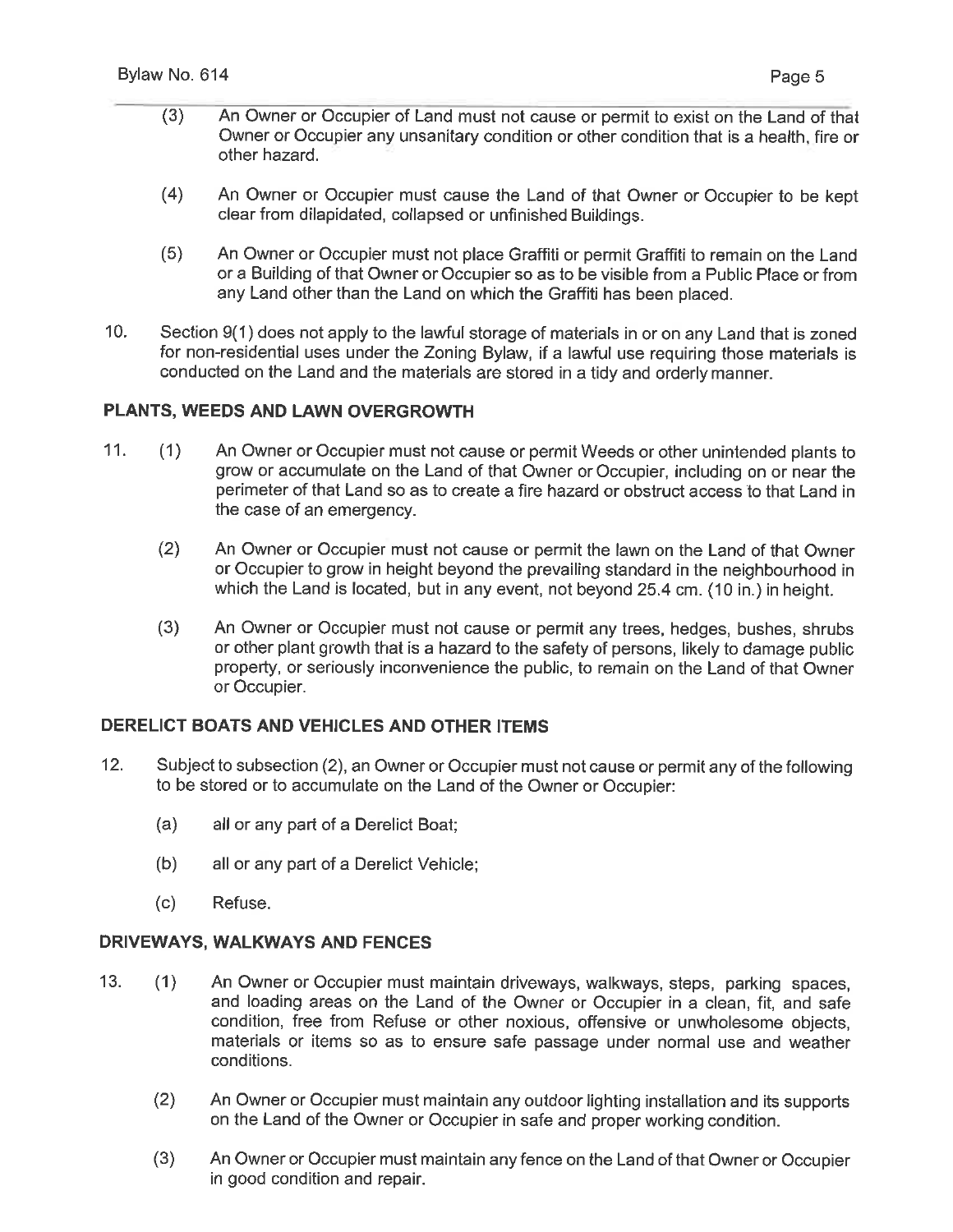## SIDEWALKS AND BOULEVARDS

- 14. An Owner or Occupier of any Land abutting or fronting upon a portion of a sidewalk must cause that portion of the sidewalk to be cleared and kept clear of all snow, ice, dirt, Refuse or other noxious, offensive or unwholesome objects, materials or items.
- 15. An Owner or Occupier of any Land must cause the portion of the Boulevard that is located in front of or adjacent to such Land to be maintained:
	- (a) free of Weeds;
	- (b) so that the grass is trimmed to a height not higher than 25.4 cm. (10 in. );
	- (c) kept clear of all Refuse or other noxious, offensive or unwholesome objects, materials or items.

## PEST INFESTATIONS

16. An Owner or Occupier of any Land or Building must prevent or cause to be prevented any infestation of such Land or Building by rodents, vermin or other noxious or destructive insects or animals.

## DRAINAGE

- 17. (1) An Owner or Occupier must ensure that all surface water originating from the Land of the Owner or Occupier is contained on that Land and is drained from that Land in manner which does not result in water entering into a Building, including a basement of a Building.
	- (2) An Owner or Occupier must not cause or permit water from the Land of the Owner or Occupier to
		- (a) drain onto any adjoining Land or other property, or
		- (b) accumulate or pond on the Land of the Owner or Occupier,

unless the drainage or ponding occurs naturally.

(3) An Owner or Occupier must not cause or permit an excavation or basement area left after a Building is demolished to become or remain filled with water.

## CONSTRUCTION AND DEMOLITION

- 18. An Owner or Occupier must ensure that all construction conducted on the Land of the Owner or Occupier is carried out in a tidy and orderly manner, and that all construction materials and equipment are properly and safely stored when not in use.
- 19. Upon demolition of any Building on the Land of the Owner or Occupier, the Owner or Occupier must within two (2) weeks after the demolition is completed, remove or cause to be removed from that Land all debris and other material from the demolition.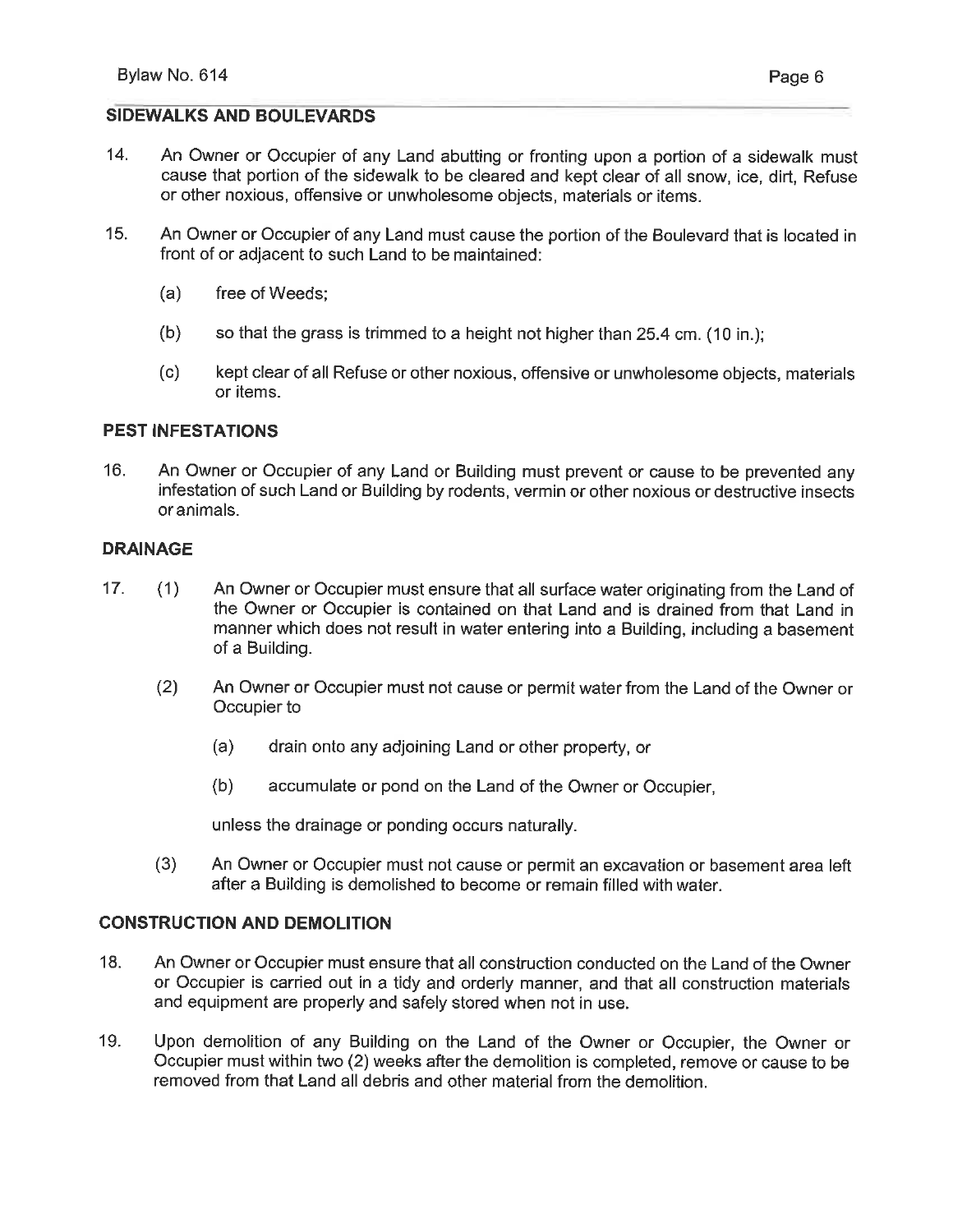- 20. An Owner or Occupier of Land must, both immediately upon completion of the demolition of a Building on the Land of the Owner or Occupier and within 24 hours of receipt of written notice from a Bylaw Enforcement Officer, cause:
	- (a) any basement or other excavation remaining after the demolition of the Building to be filled in or covered over to lot grade level; and
	- (b) the Land to be left in a tidy condition.

#### VACANT BUILDINGS

- 21. (1) An Owner of a Vacant Building must ensure that the Vacant Building is secure from unauthorized entry.
	- (2) An Owner of a Vacant Building must secure the Vacant Building to the satisfaction of a Bylaw Enforcement Officer within 24 hours of receipt of written notice from the Bylaw Enforcement Officer.

#### ACCESSORY BUILDINGS

22. An Owner or Occupier must ensure that every Accessory Building on the Land of the Owner or Occupier is constructed and maintained with suitable and uniform materials, free from health, safety and fire hazards, and is kept in good repair and protected by paint, preservatives or other weather-resistant material.

#### RETAINING WALLS

23. An Owner or Occupier must ensure that retaining walls on Land of the Owner or Occupier are constructed in a structurally sound and plumb manner, unless specifically designed to be other than vertical, and are maintained in good repair and free from hazards.

#### STRUCTURAL INTEGRITV

24. An Owner or Occupier must ensure that each Building on the Land of the Owner or Occupier, and the structural members of that Building, are maintained in good repair and in a manner that provides sufficient structural integrity so as to sustain safely their own weight and any additional loads and influences to which they may be subjected through normal use.

#### FOUNDATIONS

25. An Owner or Occupier must ensure that foundation walls and other supporting members of each Building on the Land of the Owner or Occupier are maintained in good repair and prevent or inhibit the entrance of moisture and water into the Building.

#### EXTERIOR DOORS AND WINDOWS

- 26. (1) An Owner or Occupier must ensure that exterior doors, windows, skylights, and hatchways of each Building on the Land of the Owner or Occupier are maintained in good repair and weather tight.
	- (2) An Owner or Occupier must ensure that openings, other than doors and windows, in the exterior walls of each Building on the Land of the Owner or Occupier are effectively sealed to prevent the entry of rodents, vermin or other noxious or destructive insects or animals.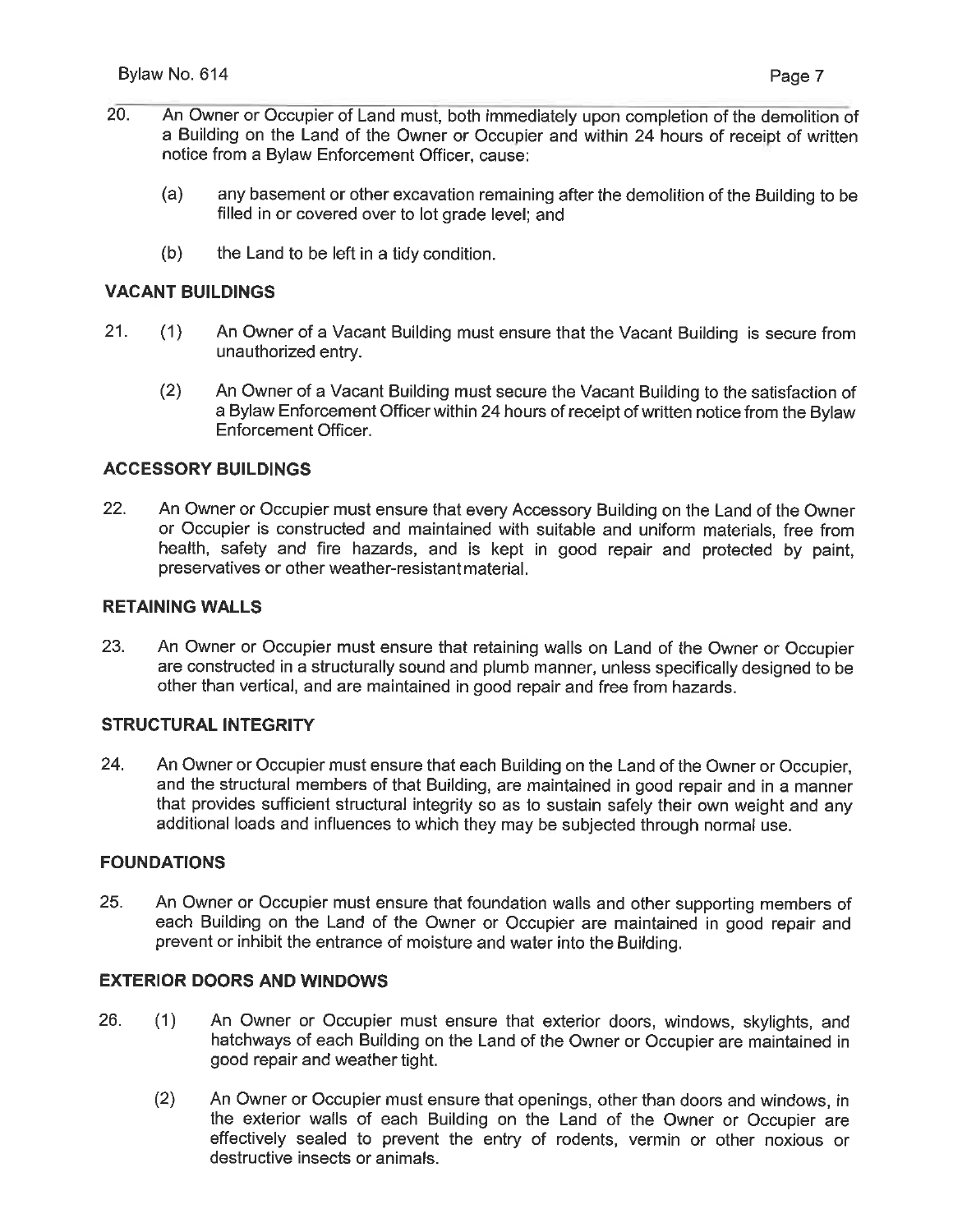- (3) An Owner or Occupier must ensure that latching and locking devices on exterior doors and windows of each Building on the Land of the Owner or Occuoier are maintained in good working order.
- (4) An Owner or Occupier must ensure that doors providing automobile access to garages in each Building on the Land of the Owner or Occupier are maintained at all times in good working order and repair.

### ROOF AND ROOF DRAINAGE

- 27. (1) An Owner or Occupier must ensure that the roof, including the flashing, fascia, soffit, and cornice, of each Building on the Land of the Owner or Occupier is maintained in a weather tight condition.
	- (2) An Owner or Occupier must ensure that the eavestroughs, downspouts and roof drains on each Building on the Land of the Owner or Occupier are kept in good repair, and free from leaks.

#### STAIRS, BALCONIES AND PORCHES

- 28. (1) An Owner or Occupier must ensure that stairways, balconies, porches and landings in, on or appurtenant to each Building on the Land of the Owner or Occupier are maintained in a safe and clean condition, in good repair, and free from holes, cracks, excessive wear and warping, and hazardous obstructions.
	- (2) An Owner or Occupier must ensure that handrails and guards on each Building on the Land of the Owner or Occupier are maintained in good repair, and that any replacement of them conforms to the B.C. Building Code.

## EXTERIOR WALLS, COLUMNS AND PROJECTIONS

- 29. (1) An Owner or Occupier must ensure that exterior walls, parapet walls and columns of each Building, and its components, on the Land of the Owner or Occupier are maintained in good repair, weather-tight and free from loose and unsecure objects and material, and in a manner so as to prevent or retard deterioration due to weather.
	- (2) An Owner or Occupier must ensure that the protective or decorative finishes of all exterior surfaces of each Building on the Land of the Owner or Occupier are maintained in good repair to prevent deterioration that negatively affects the appearance of the Building.
	- (3) An Owner or Occupier must ensure that Graffiti, painted slogans, smoke damage or other markings, stains or defacement appearing on any exterior surface of a Building on the Land of the Owner or Occupier are removed, and, if necessary to maintain the exterior surface, the surface of these areas is restored or resurfaced so as to be coordinated to the exterior finish of the rest of the Building.
	- (4) An Owner or Occupier must ensure that canopies, marquees, signs, awnings, screens, grilles, stairways, fire escapes, pipes, ducts, standpipes, air conditioners and all similar equipment, attachments, extensions and their supporting members attached to or forming part of a Building on the Land of the Owner or Occupier are maintained in good repair, properly and safely anchored, and protected from the elements by paint or other protective coating to prevent deterioration, decay and rust.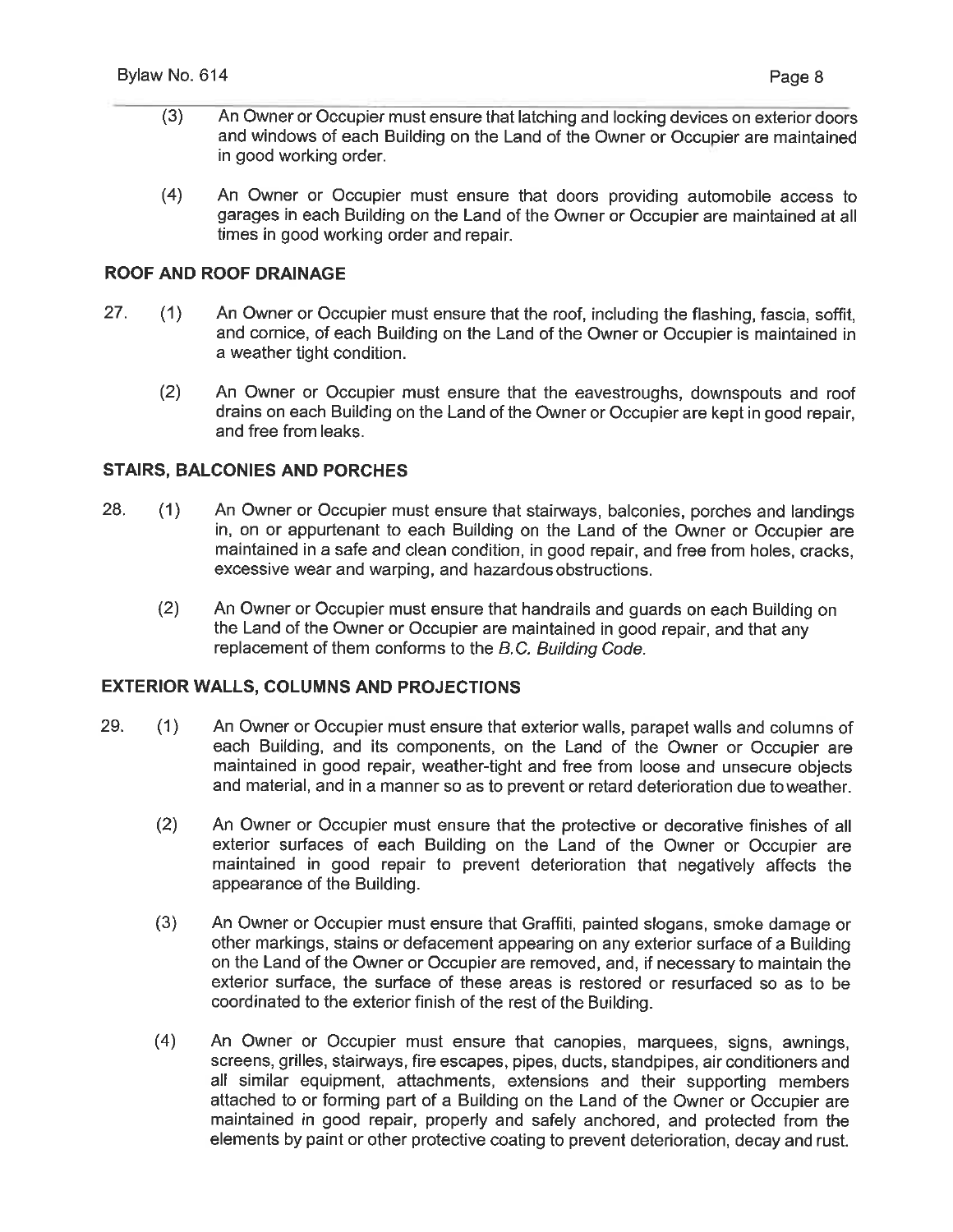(5) An Owner or Occupier must ensure that exterior wall facings, projections, cornices and decorative features of each Building on the Land of the Owner or Occupier are maintained in good repair, and are safely and properly anchored.

### PART III - NUISANCES

#### LITTERING

30. A person must not deposit or throw Refuse or other noxious, offensive or unwholesome objects, materials, or items on any Public Place or any Land.

#### ODOUR AND DISTURBANCES

31. An Owner or Occupier must not emit, make or cause or permit to be emitted, made or caused on or from the Land or any Building of the Owner or Occupier any odour, vibration, illumination, dust or other matter which disturbs or is liable to disturb the quiet, peace, rest, enjoyment, comfort or convenience of any person or persons in the neighbourhood or vicinity of that Land or Building.

## PART IV - ENFORCEMENT

### BYLAW ENFORCEMENT OFFICERS

- 32. The Council hereby designates each of the following persons as a bylaw enforcement officers for the purpose of enforcement of this Bylaw:
	- (a) a member of the Royal Canadian Mounted Police;
	- (b) the corporate officer of the Village;
	- (c) a bylaw enforcement officer appointed by the Council under section 36 of the Police Act;
	- $(d)$  a local assistant to the fire commissioner under section 6 of the Fire Services Act;
	- (e) an environmental health officer or other authorized representative of the Vancouver Island Health Authority;
	- (f) a gas inspector for the Village;
	- (g) an electrical inspector for the Village;
	- (h) a building inspector for the Village.

#### ENTRY ON PROPERTV

- 33. (1) A Bylaw Enforcement Officer may, at all reasonable times, enter any Land, Building or Public Place to ascertain whether the requirements of this Bylaw are being complied with.
	- (2) Despite subsection (1), a Bylaw Enforcement Officer must, before entering a lawfully occupied dwelling unit in a Building, either:
		- (a) obtain the consent of the Occupier of the dwelling unit, or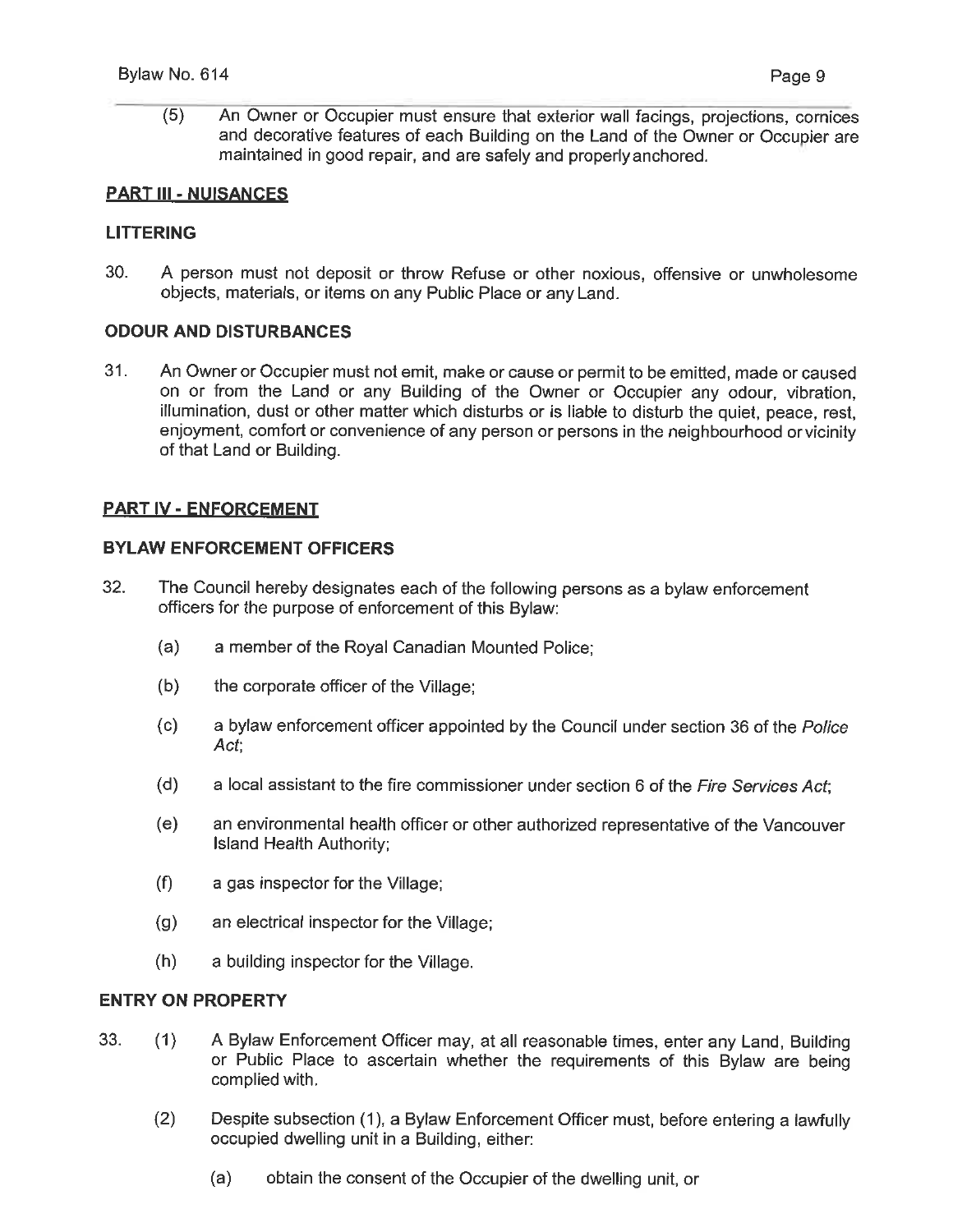- (b) give to the Occupier of the dwelling unit at least 24 hours' written notice of the entry and the reasons for it.
- (3) A person must not prevent or obstruct, or attempt to prevent or obstruct, a Bylaw Enforcement Officer from entering any Land, Building or Public Place.

## NOTICE TO COMPLY

- 34. In addition to any other remedy under any enactment or otherwise available at law, if a Bylaw Enforcement Officer determines that the Owner or Occupier of Land or a Building or any other person, does not comply with this Bylaw, the Bylaw Enforcement Officer may, by written notice, require the Owner, Occupier or other person to comply with this Bylaw.
- 35. Each notice pursuant to this Bylaw must contain the following:
	- (a) in the case of a notice to an Owner or Occupier,
		- (i) the name of the Owner or Occupier to which it is directed, and the municipal address or location of any Land or Building to which it applies;
		- (ii) particulars to describe how the Owner or Occupier fails to comply with this Bylaw;
		- (iii) reasonable particulars of what is required in order to bring the Owner or Occupier into compliance with this Bylaw;
		- (iv) a reasonable time within which to complete any repairs, work or other actions necessary to bring the Owner or Occupier into compliance with this Bylaw;
		- (v) a statement that if such repairs, work or other actions are not completed within the time given, the matter may proceed to Council for an order to comply; and
		- (vi) a statement that if such repairs, work or other actions are not completed within the time given in an order to comply issued by the Council, the Village may proceed to carry out such repairs, work or other actions, and the costs of the Village in doing so will be charged to the Owner or Occupier and may be recovered as a debt to the Village, and if not paid by December 31<sup>st</sup> of the year in which the costs are incurred, will be added to the property taxes for the Land and Building of the Owner or Occupier as taxes in arrears;
	- (b) in the case of a notice to another person,
		- (i) the name of the person to which it is directed, and the municipal address or location of any Land or Public Place to which it applies;
		- (ii) particulars to describe how the person fails to comply with this Bylaw;
		- (iii) reasonable particulars of what is required in order to bring the person into compliance with this Bylaw;
		- (iv) a reasonable time within which to complete any work or other actions necessary to bring the person into compliance with this Bylaw;
		- (v) a statement that if such work or other actions are not completed within the time given, the matter may proceed to Council for an order to comply; and
		- (vi) a statement that if such work or other actions are not completed within the time given in an order to comply issued by the Council, the Village may proceed to carry out such work or other actions, and the costs of the Village in doing so will be charged to the person and may be recovered as a debt to the Village.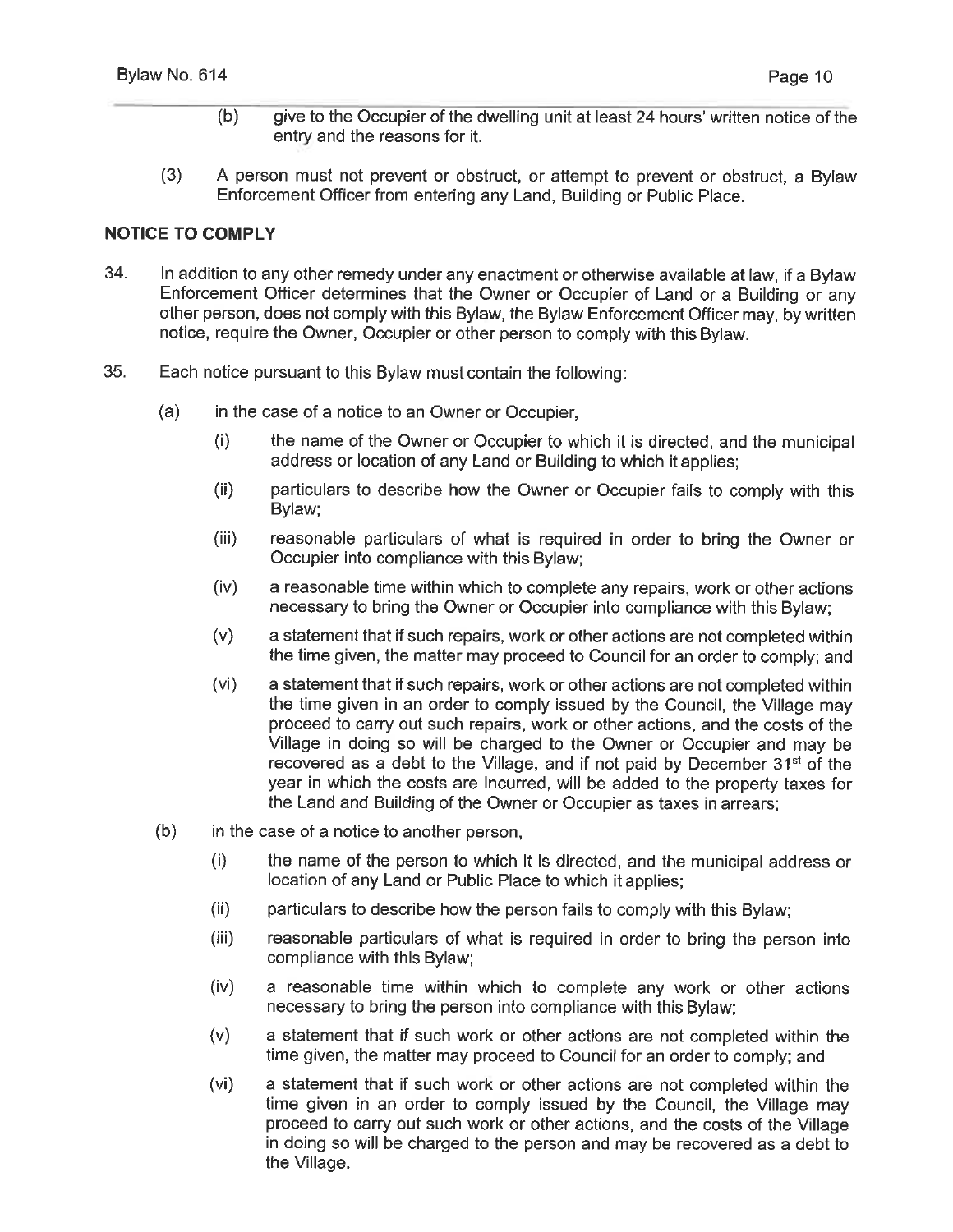- 36. Any notice required to be given pursuant to this Bylaw must be served by one of the following methods:
	- (a) being personally delivered to the person to whom it is addressed;
	- (b) being left with a person apparently over the age of sixteen years at the location of the Land or Building to which it relates;
	- (c) being mailed by registered mail to the most recent address of the person to whom it is addressed as shown on the Village's property tax records; or
	- (d) being posted in a conspicuous place on the Land or Building to which it relates, including near the front entrance of any Building on the Land.

## ORDER TO COMPLY

- 37. If an Owner or Occupier fails to comply with a notice from a Bylaw Enforcement Officer, Council may order the Owner or Occupier to comply, within a time specified in the order, with the requirements of this Bylaw that are not being met in respect of the Land or Building of the Owner or Occupier.
- 38. Prior to Council making an order under section 37, the Owner or Occupier of the Land or Building shall be given the opportunity to be heard by Council in respect of the matter contained in the notice from the Bylaw Enforcement Officer.
- 39. If the Owner or Occupier fails to comply with an order of Council under section 37, the Village, by its employees, contractors or agents, may act in accordance with section 17 of the Community Charter to fulfil the requirements of the order and to recover the costs of doing so as a debt due to the Village from the Owner or Occupier of the Land or Building which is the subject of the order.
- 40. If any of the costs of carrying out the order of Council under section 37 remains unpaid on December 31<sup>st</sup> of the year in which the costs were incurred, the costs may be added to the property taxes for the Land and be recovered as taxes in arrears.

## PENALTIES

- 41. (1) A person who
	- (a) contravenes, violates or fails to comply with any provision of this Bylaw,
	- (b) suffers or permits any act or thing to be done in contravention or violation of this Bylaw, or
	- (c) fails to do anything required by this Bylaw,

commits an offence and will be liable upon conviction of a fine of not more than the total of the following:

- (d) \$10,000 (Ten Thousand Dollars),
- (e) the costs incurred by the Village in investigating and prosecuting the person, and
- (f) any other penalty or order permitted to be imposed pursuant to the Community Charter or the Offence Act.